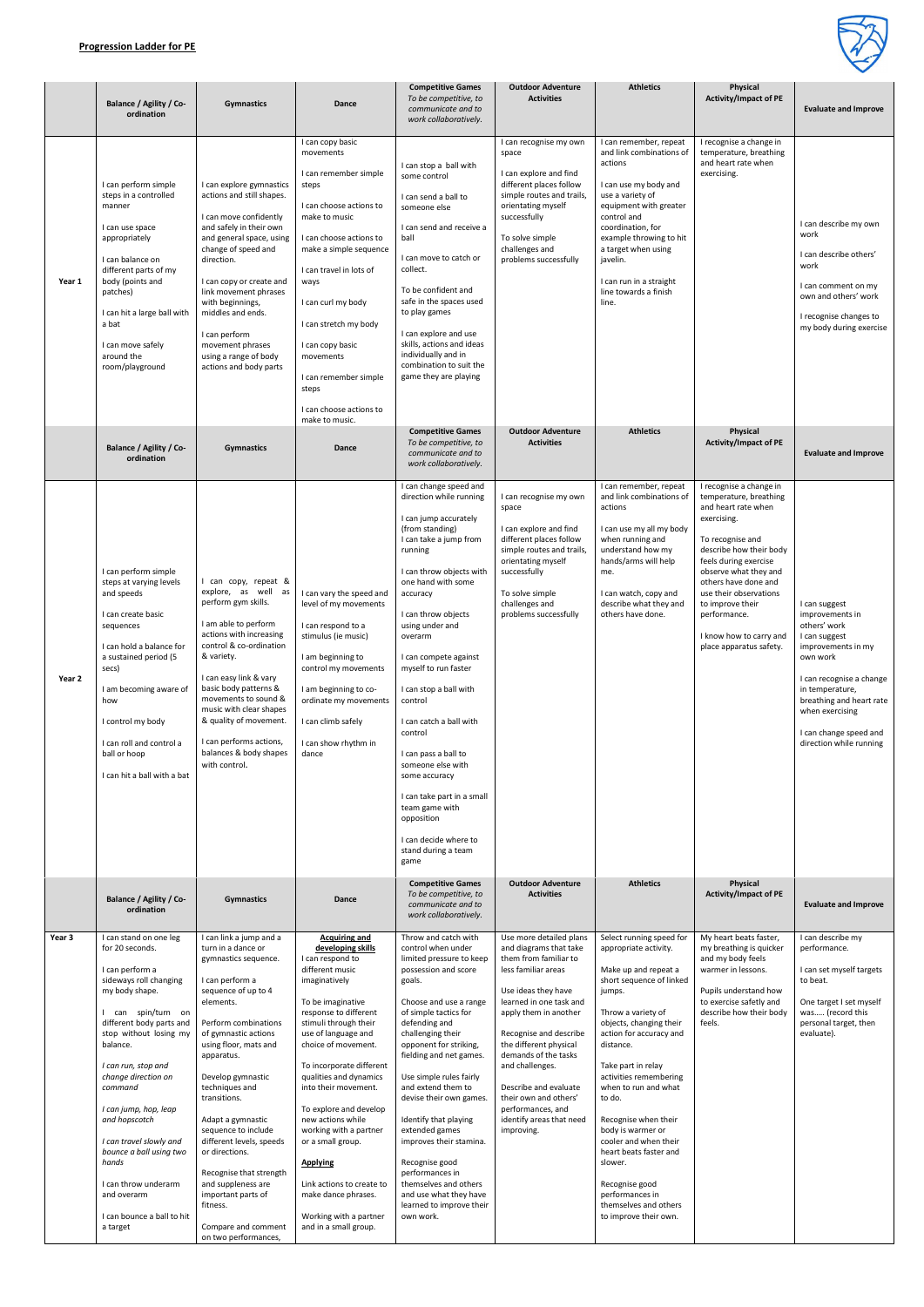|                    | I can catch with two<br>hands and one hand<br>whilst standing still<br>I can stop a ball with my<br>feet or a stick whilst<br>standing still                                                                                                                                                                                                                                                                                                                                                     | identifying quality and<br>when they have the<br>same elements and<br>order.                                                                                                                                                                                                                                                                                                                                                                                                                                                                                                                                                                                                                                                                                                                                                                                                          | To perform short<br>dances with expression,<br>showing an awareness<br>of others when moving.<br>To describe what makes<br>a good dance phrase                                                                                                                                                                                                                                                                                                                                                                                                                                                                                                                                                                                                                                                                                                             | Know and describe the<br>effects of different<br>exercise activities on<br>the body and how to<br>improve stamina.<br>Begin to understand the<br>importance of warming                                                                                                                                                                                                                                                                                                                                                                                                                                                                           |                                                                                                                                                                                                                                                                                                                                                                                                               |                                                                                                                                                                                                                                                                                                                                                                                                                                                                                                                                                                                                           |                                                                                                                                                                                                                                                                                                                                         |                                                                                                                                                                                                                                                                                                                                                                                                                                                            |
|--------------------|--------------------------------------------------------------------------------------------------------------------------------------------------------------------------------------------------------------------------------------------------------------------------------------------------------------------------------------------------------------------------------------------------------------------------------------------------------------------------------------------------|---------------------------------------------------------------------------------------------------------------------------------------------------------------------------------------------------------------------------------------------------------------------------------------------------------------------------------------------------------------------------------------------------------------------------------------------------------------------------------------------------------------------------------------------------------------------------------------------------------------------------------------------------------------------------------------------------------------------------------------------------------------------------------------------------------------------------------------------------------------------------------------|------------------------------------------------------------------------------------------------------------------------------------------------------------------------------------------------------------------------------------------------------------------------------------------------------------------------------------------------------------------------------------------------------------------------------------------------------------------------------------------------------------------------------------------------------------------------------------------------------------------------------------------------------------------------------------------------------------------------------------------------------------------------------------------------------------------------------------------------------------|--------------------------------------------------------------------------------------------------------------------------------------------------------------------------------------------------------------------------------------------------------------------------------------------------------------------------------------------------------------------------------------------------------------------------------------------------------------------------------------------------------------------------------------------------------------------------------------------------------------------------------------------------|---------------------------------------------------------------------------------------------------------------------------------------------------------------------------------------------------------------------------------------------------------------------------------------------------------------------------------------------------------------------------------------------------------------|-----------------------------------------------------------------------------------------------------------------------------------------------------------------------------------------------------------------------------------------------------------------------------------------------------------------------------------------------------------------------------------------------------------------------------------------------------------------------------------------------------------------------------------------------------------------------------------------------------------|-----------------------------------------------------------------------------------------------------------------------------------------------------------------------------------------------------------------------------------------------------------------------------------------------------------------------------------------|------------------------------------------------------------------------------------------------------------------------------------------------------------------------------------------------------------------------------------------------------------------------------------------------------------------------------------------------------------------------------------------------------------------------------------------------------------|
|                    | <b>Balance / Agility / Co-</b><br>ordination                                                                                                                                                                                                                                                                                                                                                                                                                                                     | <b>Gymnastics</b>                                                                                                                                                                                                                                                                                                                                                                                                                                                                                                                                                                                                                                                                                                                                                                                                                                                                     | Dance                                                                                                                                                                                                                                                                                                                                                                                                                                                                                                                                                                                                                                                                                                                                                                                                                                                      | up.<br><b>Competitive Games</b><br>To be competitive, to<br>communicate and to<br>work collaboratively.                                                                                                                                                                                                                                                                                                                                                                                                                                                                                                                                          | <b>Outdoor Adventure</b><br><b>Activities</b>                                                                                                                                                                                                                                                                                                                                                                 | <b>Athletics</b>                                                                                                                                                                                                                                                                                                                                                                                                                                                                                                                                                                                          | <b>Physical Activity/</b><br>Impact of PE                                                                                                                                                                                                                                                                                               | <b>Evaluate and Improve</b>                                                                                                                                                                                                                                                                                                                                                                                                                                |
| Year 4             | Recap prior skills<br>I can balance in<br>different shapes and<br>using different body<br>parts on the floor and<br>apparatus<br>I can run fast (sprint)<br>over a short distance<br>and pace myself over a<br>longer distance<br>I can travel and bounce<br>a ball with one hand<br>I can throw a ball over a<br>net<br>I can hit a moving ball<br>with a bat<br>I can catch a ball that I<br>have to run to reach<br>I can move to stop a ball<br>with my feet or a stick.                     | Recap prior skills<br>I can link a run and a<br>jump so I can jump<br>further<br>I can perform a<br>sequence of up to 6<br>elements<br>Perform a range of<br>gymnastic actions with<br>increased consistency<br>and fluency.<br>Work with a partner to<br>show similar and<br>contrasting actions on<br>the floor and apparatus.<br>Combine actions and<br>show clarity of shape in<br>longer sequences, alone<br>or with a partner.<br>Understand how<br>strength and suppleness<br>improve gymnastic<br>performance.<br>Describe their own and<br>others' work, making<br>simple judgements<br>about the quality of<br>performances and<br>suggesting ways they<br>could be improved.                                                                                                                                                                                               | Recap prior skills<br><b>Acquiring and</b><br>developing skills<br>I can express different<br>emotions and<br>characters through<br>movement.<br>Think about character<br>and narrative ideas<br>created by the stimulus,<br>and respond through<br>movement<br>To experiment with a<br>wide range of actions,<br>varying and combining<br>spatial patterns, speed,<br>tension and continuity<br>when working on their<br>own, with a partner and<br>in a group.<br><b>Applying</b><br>Use different<br>compositional ideas to<br>create motifs<br>incorporating unison,<br>canon, action and<br>reaction, question and<br>answer.<br>To remember, practise<br>and combine longer,<br>more complex dance<br>phrases.<br>To communicate what<br>they want through their<br>dances and perform<br>with fluency and<br>control, showing<br>sensitivity to the | Recap prior skills<br>Change pace, length and<br>direction to outwit their<br>opponent.<br>Choose and use a range<br>of ball skills with a good<br>degree of accuracy.<br>Use a variety of<br>techniques and tactics<br>to attack, keep<br>possession and score.<br>Appreciate that rules<br>need to be consistent<br>and fair, using this<br>knowledge to create<br>rules and teach them to<br>others.<br>Understand how<br>strength, stamina and<br>speed can be improved<br>by playing games.<br>Identify good<br>performances and<br>suggest ideas for<br>practices that will<br>improve their play.                                         | Use maps and diagrams<br>to orientate themselves<br>and to travel around a<br>simple course.<br>Plan responses to<br>physical challenges and<br>problems as a group.<br>Prepare physically for<br>activities and keeping<br>safe.<br>Evaluate the challenge<br>and identify different<br>approaches that could<br>have been used                                                                              | Show some control<br>when using a range of<br>basic running, jumping<br>and throwing actions.<br>Perform a range of<br>jumps showing<br>contrasting techniques<br>and sometimes using a<br>short run up.<br>Throw with some<br>accuracy and power into<br>a target area.<br>Work in cooperative<br>groups to use different<br>techniques, speeds and<br>effort to meet<br>challenges.<br>Relate different athletic<br>activities to changes in<br>heart rate, breathing<br>and temperature.<br>Identify and describe<br>different aspects of<br>athletic styles and use<br>to improve own<br>performance. | Pupils begin to<br>understand why they<br>warm up and why<br>physical activity is<br>important for good<br>health.<br>What does keeping<br>active help us achieve?<br>(What if scenarios)                                                                                                                                               | Recap prior skills<br>To describe and<br>interpret dance<br>movements using<br>appropriate vocabulary.<br>To suggest how dances<br>and performances can<br>be improved, so that<br>they communicate more<br>effectively.<br>A target I set myself,<br>which will be specific to<br>a sport (record this<br>personal target, then<br>evaluate).                                                                                                             |
|                    | <b>Balance / Agility / Co-</b><br>ordination                                                                                                                                                                                                                                                                                                                                                                                                                                                     | <b>Gymnastics</b>                                                                                                                                                                                                                                                                                                                                                                                                                                                                                                                                                                                                                                                                                                                                                                                                                                                                     | accompaniment and to<br>other<br>Dance                                                                                                                                                                                                                                                                                                                                                                                                                                                                                                                                                                                                                                                                                                                                                                                                                     | <b>Competitive Games</b><br>To be competitive, to<br>communicate and to                                                                                                                                                                                                                                                                                                                                                                                                                                                                                                                                                                          | <b>Outdoor Adventure</b><br><b>Activities</b>                                                                                                                                                                                                                                                                                                                                                                 | <b>Athletics</b>                                                                                                                                                                                                                                                                                                                                                                                                                                                                                                                                                                                          | <b>Physical Activity/</b><br>Impact of PE                                                                                                                                                                                                                                                                                               | <b>Evaluate and Improve</b>                                                                                                                                                                                                                                                                                                                                                                                                                                |
| Year 5<br>Swimming | Recap prior skills<br>I can mirror and match<br>balances<br>I can balance with a<br>partner<br>I can spin and turn on<br>the floor and apparatus.<br>I can jump from a height<br>with a safe, controlled<br>landing, head up, knees<br>bent.<br>I can travel in different<br>ways on the floor and<br>on/ under/over<br>apparatus<br>I can throw further and<br>higher<br>I can hit a moving ball<br>with a bat and then run<br>to a base/wicket<br>I can hit a ball over a net<br>with a racket | Recap prior skills<br>I can link an overarm<br>throw with a run up<br>I can perform a<br>sequence of up to 8<br>elements<br>Perform combinations<br>of gymnastic actions<br>with different levels,<br>speeds and direction.<br>Perform actions, shapes<br>and balances with good<br>body tension and<br>extension.<br>Repeat a longer, more<br>difficult sequence<br>accurately emphasising<br>extension, body shape<br>and changes in<br>direction, alone, with a<br>partner or a small<br>group.<br>Understand why<br>warming-up and cooling<br>down are important and<br>devise their own warm<br>up routine.<br>Evaluate a sequence<br>and suggest<br>improvements to speed,<br>direction and level,<br>applying some basic<br>criteria.<br>To swim between 5 and 100m and keep swimming for 45 - 90 seconds.<br>To use three different strokes, swimming on both front and back. | Recap prior skills.<br>Acquiring and<br>developing skills<br>Explore, improvise and<br>choose appropriate<br>material to create new<br>motifs in a chosen<br>dance style.<br>To perform specific skills<br>and movement patterns<br>for different dance<br>styles with accuracy.<br><b>Applying</b><br>Compose, develop and<br>adapt motifs to make<br>dance phrases and use<br>these in longer dances.                                                                                                                                                                                                                                                                                                                                                                                                                                                    | work collaboratively.<br>Recap prior skills<br>Use a small range of<br>sending, receiving and<br>travelling techniques in<br>games, with varied<br>control.<br>Develop a broad range<br>of techniques and skills<br>for attacking and<br>defending, using them<br>with consistent<br>accuracy, confidence<br>and control.<br>Know and apply the<br>basic strategic and<br>tactical principles of a<br>various games and<br>adapt them to different<br>situations.<br>Understand why<br>exercise is good for<br>their fitness, health and<br>wellbeing.<br>With help, devise warm<br>up and cool down<br>activities and justify<br>their choices. | Develop and refine<br>orienteering and<br>problem-solving skills<br>when working in groups<br>and on their own.<br>Work cooperatively to<br>put strategies and<br>solutions into action.<br>Identify how their<br>bodies work in the<br>different challenges.<br>Conserve their efforts<br>and keep their<br>concentration during<br>tasks.<br>Identify what they do<br>well as individuals and<br>as a group | Understand and<br>demonstrate the<br>differences between<br>sprinting and distance<br>running.<br>Show control in takeoff<br>activities.<br>Demonstrate a range of<br>throwing actions using<br>modified equipment<br>with some accuracy and<br>control.<br>Organise and manage<br>an event well.<br>Watch partner's<br>performance and<br>identify strengths.<br>Understand the basic<br>principles of warming<br>up.                                                                                                                                                                                    | To warm up and cool<br>down independently.<br>To use exercises that<br>stretch and tone their<br>bodies and help them<br>prepare for their dance.<br>Understand fully why<br>exercise is good for<br>fitness, health and<br>wellbeing.<br>Predict how different<br>activities will affect<br>heart rate, temperature<br>and performance | Recap prior skills<br>To describe how dance<br>contributes to fitness<br>and wellbeing.<br>To identify what types<br>of exercise they need to<br>do to help their dancing.<br>Evaluate a sequence<br>and suggest<br>improvements to speed,<br>direction and level,<br>applying some basic<br>criteria.<br>I will set a target for<br>dance and invasion<br>game to achieve for the<br>end of the year. (record<br>this personal target,<br>then evaluate). |
|                    | To control breathing.                                                                                                                                                                                                                                                                                                                                                                                                                                                                            | To swim confidently and fluently on the surface and under water.<br>To solve specific problems and challenges as part of a group.                                                                                                                                                                                                                                                                                                                                                                                                                                                                                                                                                                                                                                                                                                                                                     |                                                                                                                                                                                                                                                                                                                                                                                                                                                                                                                                                                                                                                                                                                                                                                                                                                                            |                                                                                                                                                                                                                                                                                                                                                                                                                                                                                                                                                                                                                                                  |                                                                                                                                                                                                                                                                                                                                                                                                               |                                                                                                                                                                                                                                                                                                                                                                                                                                                                                                                                                                                                           |                                                                                                                                                                                                                                                                                                                                         |                                                                                                                                                                                                                                                                                                                                                                                                                                                            |